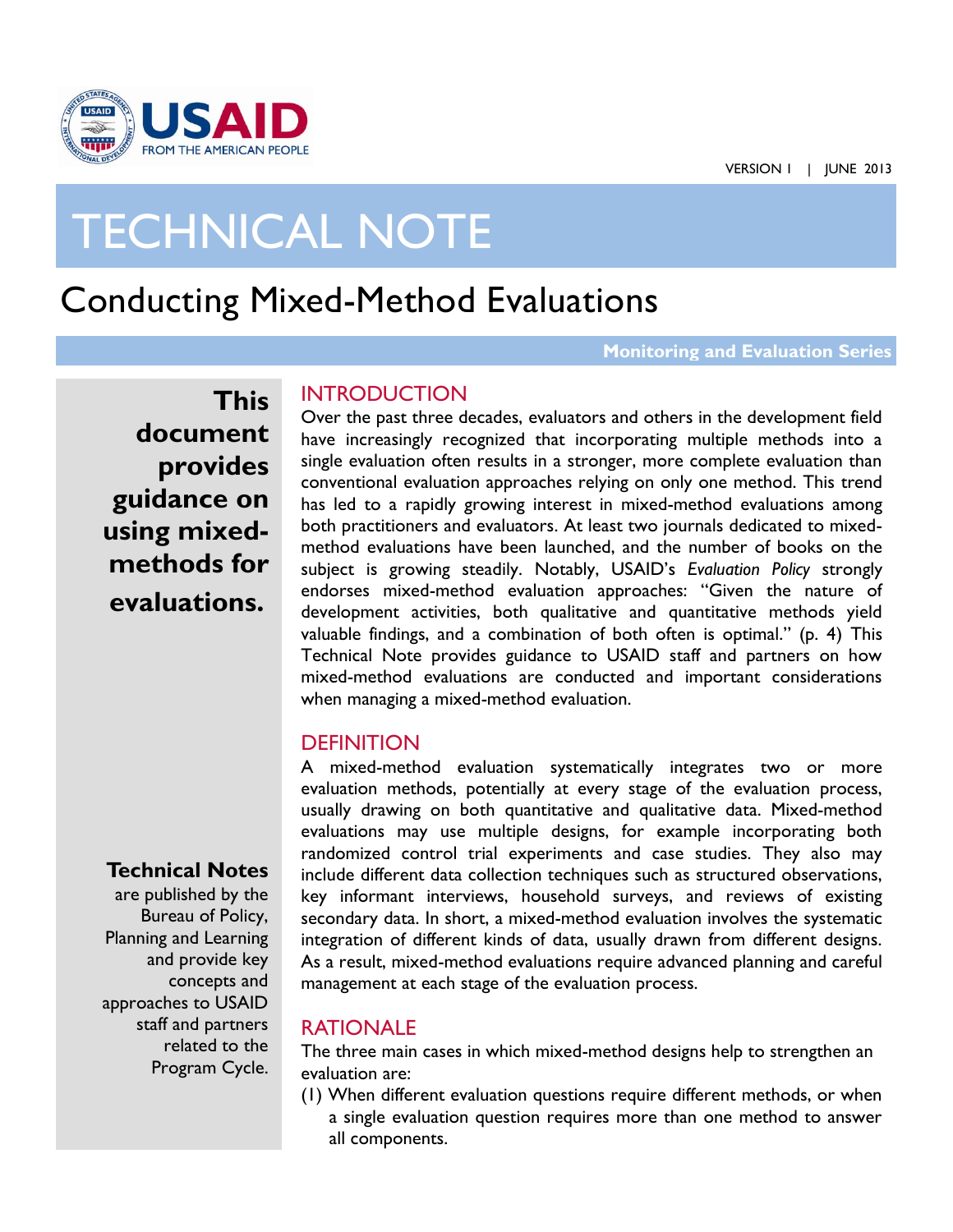- (2) When different methods are used to answer the same elements of a single question, increasing confidence in the validity and reliability of the evaluation results.
- (3) When the results from one method are used to help design future phases of the evaluation using other methods.

In addition to these three main reasons, there are other benefits that can be realized by using mixed-method designs or data collection strategies. For example, mixed-methods approaches:

- Are more likely to reveal unanticipated results.
- Can provide a deeper understanding of why change is or is not occurring as planned.
- Often capture a wider range of perspectives than might be captured by a single method.

#### **(1) USING DIFFERENT METHODS TO ANSWER DIFFERENT QUESTIONS OR TO ANSWER DIFFERENT PARTS OF THE SAME QUESTION**

In many cases, one evaluation method will be insufficient to answer all of the questions included in an evaluation statement of work (SOW). For example, suppose an SOW involves an evaluation of a project that includes a new teaching technique, and includes two questions: #1. "Was there a statistically significant difference between female and male students' academic achievement test scores?" and #2. "How did students' parents perceive the effects of the project?" A single method will likely be insufficient to adequately answer both of these questions.

To answer the first question, the evaluator might choose a quasi-experimental design that uses existing test scores from before project implementation and new test scores from after completion to compare the performance of male and female students. This approach would address the question of whether the program resulted in differences in test scores between females and males. But these methods would not help to answer question #2. To understand parent perceptions, the evaluator likely would use individual or focus group interviews of a sample of parents, and perhaps conduct an evaluative case study in order to more deeply understand how parents view the program.

Sometimes, one evaluation question may contain multiple parts, and it may be necessary to use different methods to address each part. For example, question #1 could be changed slightly to ask, "Was there a statistically significant difference between female and male students' scores? And, what explains possible gender differences in test scores?" In this case, simply relying on test scores in a quasi-experimental design would be insufficient. To understand the mechanism behind differences in female and male scores would require a different method, such as key informant interviews with teachers or focus group discussions with students.

#### **(2) USING DIFFERENT METHODS TO ANSWER THE SAME QUESTION: TRIANGULATION**

Even if an evaluation question can be answered using only one method, often it is preferable to combine multiple methods to answer the same

#### A NOTE ON **TERMINOLOGY**

In the literature on evaluation, "method" is sometimes used to refer to a data collection technique (interviews, surveys, observations), and other times to an evaluation design or approach (experimental, quasi-experimental, non-experimental). Though the definition is not completely settled in the literature, this Technical Note treats evaluations that combine methods in either sense as mixed-method evaluations.

question in order to gain a more complete understanding of the issue and more confidence in the findings. By approaching the same question from more than one perspective or by using more than one technique, evaluators can then compare and contrast the results from these different methods. This process is known as triangulation. If the findings from the different methods are similar, or reinforce one another, then users can have greater confidence in the findings than if they are based on only one method.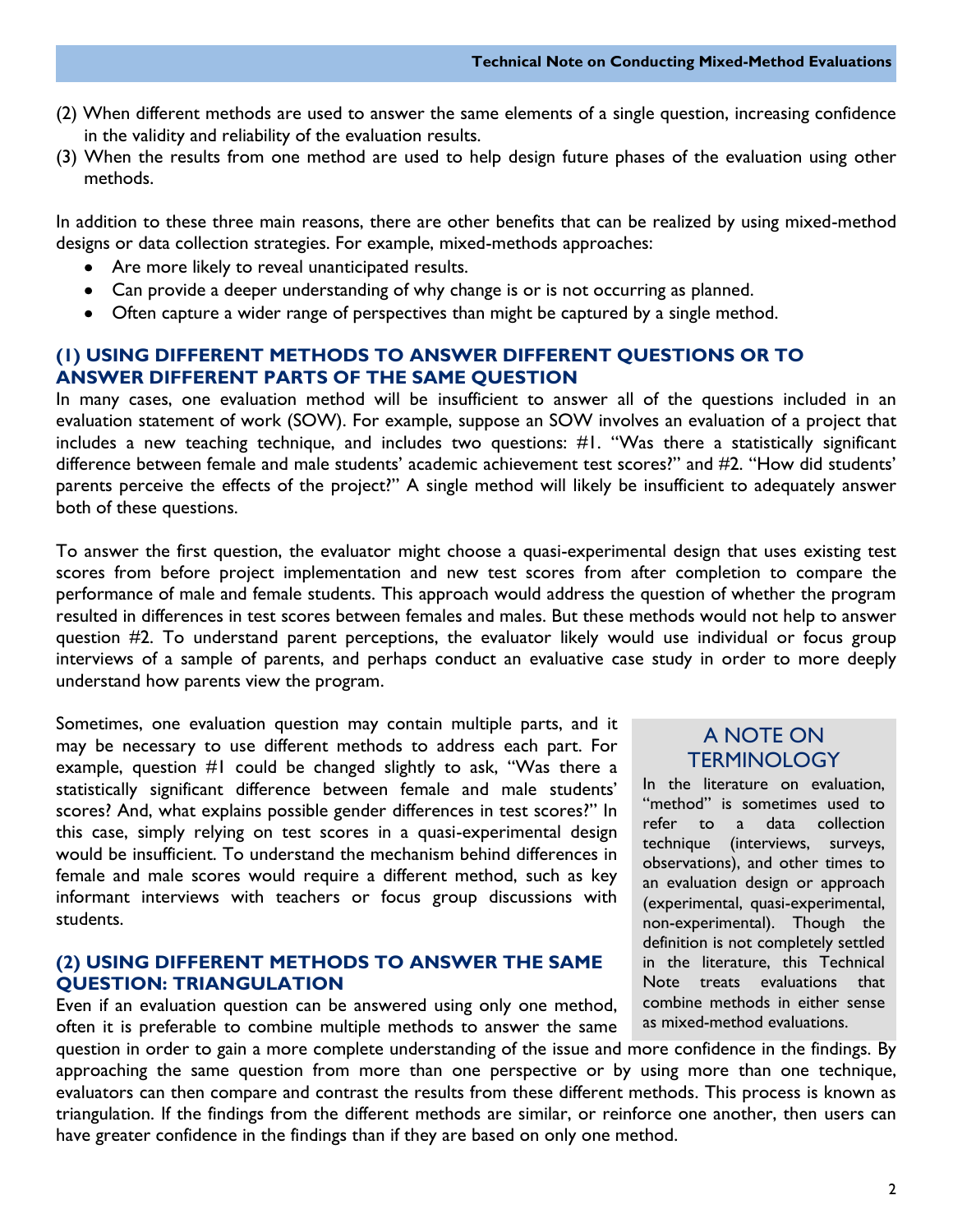If the findings from different methods vary significantly, the user and evaluator must carefully consider what might have happened to produce these divergent findings. One possible explanation could be bias in one set of data. Triangulation can help to minimize bias in cases like these, with data from one method acting as a check or balance against data from another method. For example, evaluators may use secondary data from the Ministry of Economy to measure changes in exports related to a trade facilitation project. But they may also suspect that firms are underreporting their exports to the government in order to pay less in taxes. To help

#### QUICK ADVICE FOR THE USAID EVALUATION MANAGER

Mixed method evaluation involves the systematic integration of different kinds of data, usually drawn from different evaluation designs. As a result, mixed-method evaluations require advanced planning and affect the evaluation budget.

Mixed method evaluations yield valuable findings, and a combination of both is often optimal given the nature of development activities. Mixed methods are more likely to reveal unanticipated results (a key advantage of evaluation over performance monitoring), which can provide a deeper understanding of why change is or isn't taking place as planned. It often captures a wider range of perspectives than might be captured by a single method.

At the planning stage, the evaluation manager must decide which methods to use and how to combine them. These decisions will be based primarily on the purpose of the evaluation and the key evaluation questions, but evaluation managers must also take into account factors such as time and cost. An evaluation manager should seek advice from a colleague with evaluation design expertise, as needed.

Lastly, using mixed methods requires mixed skills on the evaluation team. It is important to consider during the planning stage what kind of skills will be needed in order to conduct each aspect of the evaluation successfully, and then to select team members accordingly.

mitigate the risk of bias caused by this underreporting in the government data, the evaluation team may distribute a survey to supported firms and also conduct in-depth interviews with key informants from a sub-sample of firms in order to obtain a more accurate picture of how the project has influenced exports. Evaluators looking to answer one question with multiple methods often combine them using the parallel process described below. It is important for the evaluation manager to understand how this process of triangulation will work, because it has implications for the resources needed to carry out such an evaluation.

#### **(3) USING ONE METHOD TO INFORM THE DESIGN OF ANOTHER METHOD**

In some cases, one method can be used to help guide the use of another method, or to explain the findings from another method. In the first case, imagine an SOW for the evaluation of a youth vocational training project including the evaluation question: "Why do youth choose to participate in project activities?" The evaluator may wish to conduct a survey of participants, but be unsure how to word the questions, or what answer choices to include. By first conducting individual and focus group interviews with participants and non-participants, the evaluator may be able to identify some common reasons for participation among the target population, and then use these data to construct the survey. In this way, the qualitative methods (individual and focus group interviews), conducted first, can inform the quantitative method (survey), that comes afterward. Because this use of mixed-method evaluation requires each method to be sequenced, one after the other, these methods are often incorporated into mixed-method evaluations using sequential processes. Again, this design choice has time and resource implications, as discussed below.

#### HOW TO MIX METHODS

As mentioned above, evaluators must consider carefully how they will integrate the different methods used into a coherent, thoughtful evaluation design. This section outlines three of the most common ways in which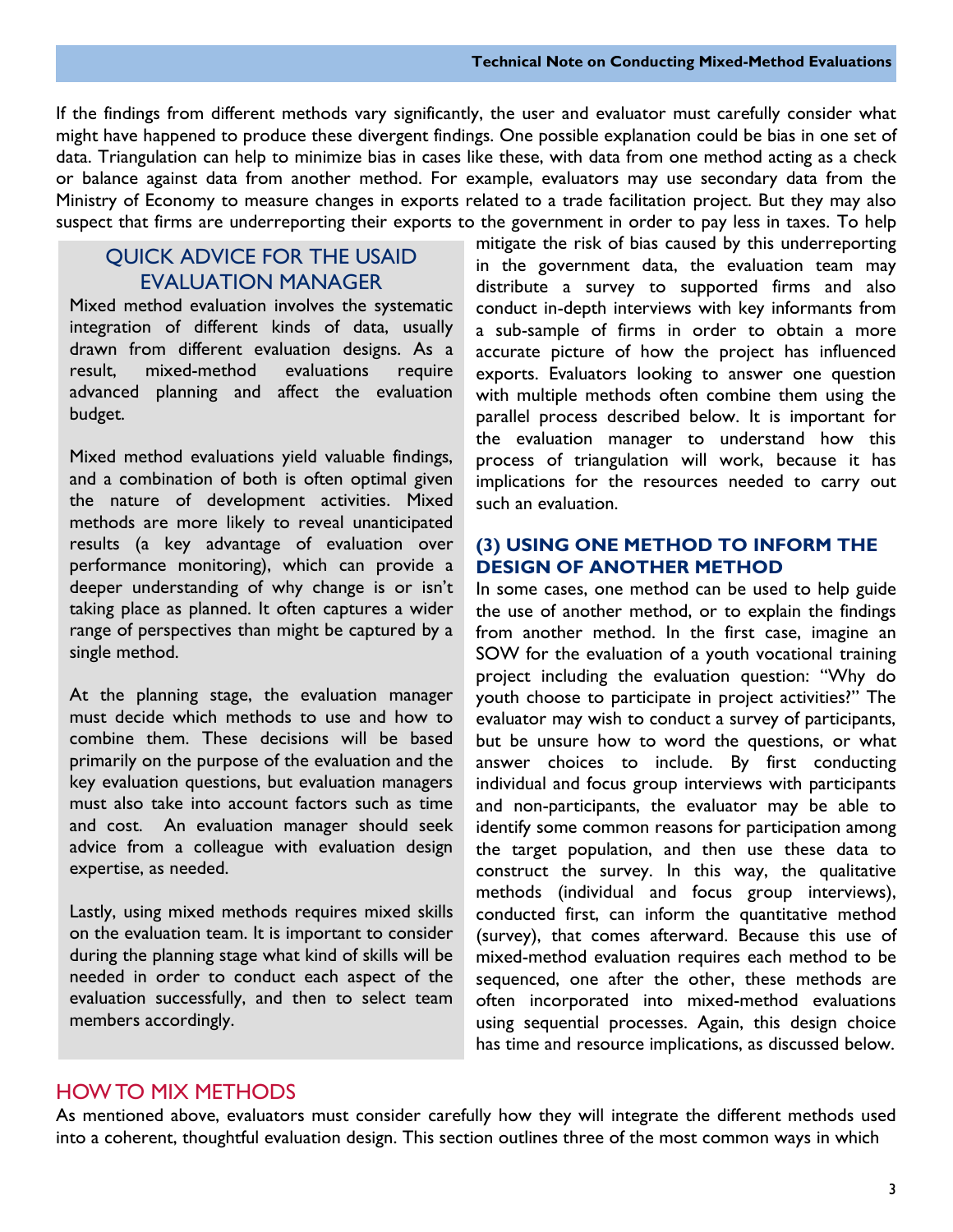methods can be combined to accomplish the purposes described above: parallel combinations, sequential combinations, and multi-level combinations. (Table 2, at the end of this document, lists two additional techniques: conversion and data synthesis; for purposes of this note, however, the three techniques discussed in the text are sufficient to provide an overview of the issues.) A single evaluation might use more than one, or even all, of these combination patterns at different points during the evaluation process.

Each of these variations involves important management decisions on issues such as which data sources to rely on and how to gain access to them, what sites should be included in the evaluation (all project sites or a sample, and if just a sample, how the sample should be drawn), how much depth of explanation is needed, which stakeholders' views are most relevant, and so on. These kinds of questions normally need to be addressed in the SOW so that the evaluators can develop designs that answer the questions of interest. And while the evaluators may help to clarify questions and provide guidance on practical implications of design choices, it is the responsibility of the USAID managers to have made the key decisions, such as what questions need to be answered and what kinds of evidence are needed, when developing the SOW. These choices have important implications for time and resources. Mixed-method evaluations must be carefully planned with a thorough understanding of why and how each method is to be used to answer the questions. One must carefully consider the integrity of the design of the evaluation. Adding more methods to a design with the idea that "more is better" can lead to unnecessary complications and cost.

#### **PARALLEL COMBINATIONS**

In parallel combinations, methods are used separately and the findings are integrated after the data are analyzed. The same evaluation team might be involved in implementing multiple evaluation methods, and the actual data collection and analysis can happen over the same period of time, or at different times. **The key point is that in parallel combinations, each method is conducted in its entirety, separately from the other methods,** as shown in Figure 1.

For example, a team evaluating an alternative development project could collect data from government statistics on the number of acres of land converted from illegal to legal crops, and then analyze this quantitative data to estimate the impact of the project. At the same time, the same team also might conduct individual and focus



group interviews with farmers to better understand their choice of what to grow. These two methods could take place simultaneously, and the data analyzed separately. Then, if the data from the two methods were intended to answer the same question, the findings could be triangulated. If they were intended to answer different questions, then the results would be combined, or synthesized, in the evaluation report.

#### **SEQUENTIAL COMBINATION**

Multiple methods also can be used at different times and in a specific order. **With sequential combinations, methods are employed one after the other, with the findings from methods used earlier in the evaluation informing the design and implementation of methods used later in the evaluation.**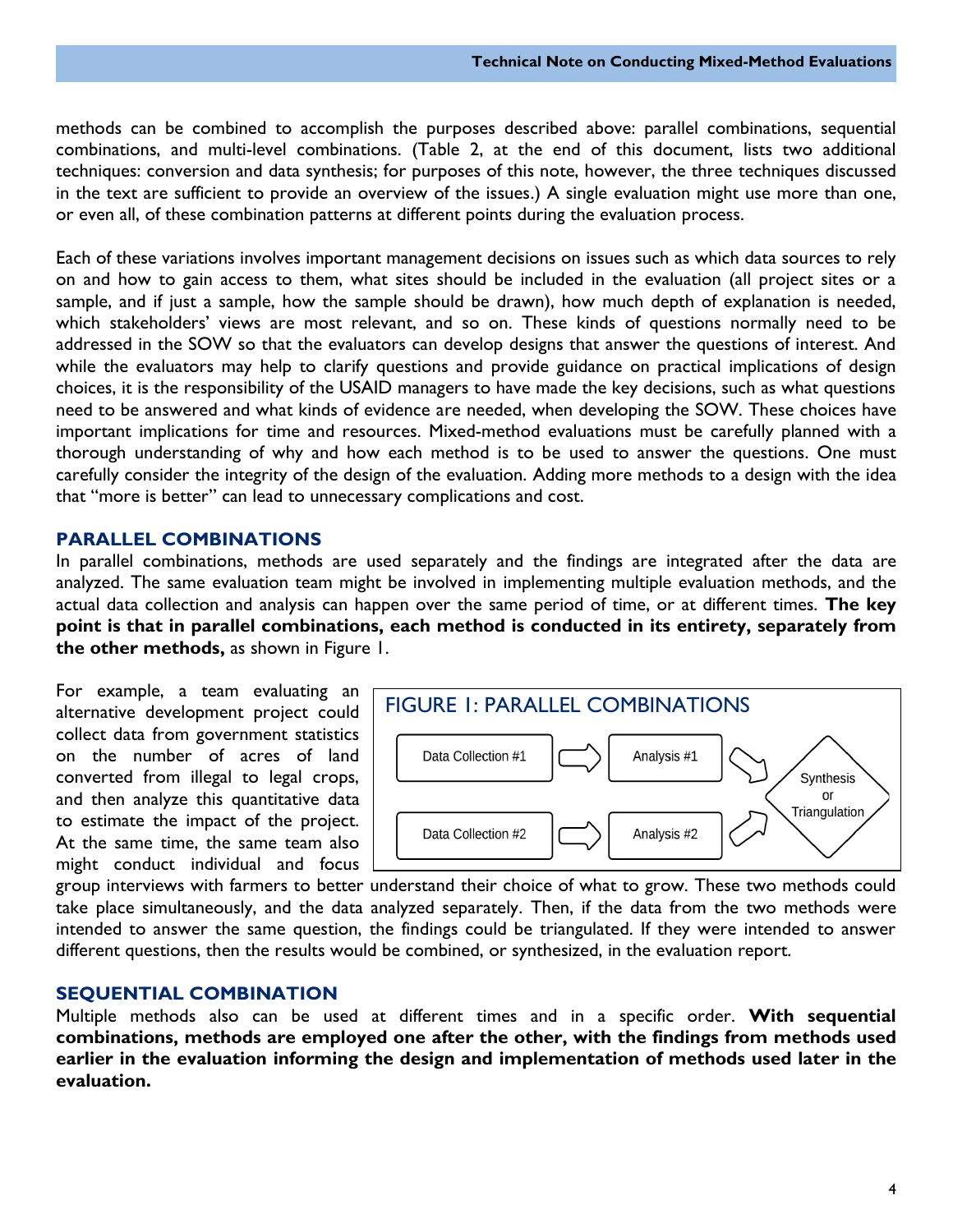**Round 1 data collection**: Based on the evaluation design, the evaluator constructs data collection instruments, conducts a first round of data collection, and analyzes that data. For example, as illustrated in Figure 2, if the evaluation is intended to determine



whether a water, sanitation and hygiene (WASH) project is leading to higher rates of hand-washing in a particular community, the evaluator may first collect and analyze quantitative data from the most recent census to gather information about the population of the community and any relevant demographic characteristics, such as age, socio-economic status, and ethnicity.

**Use of Round 1 findings to inform Round 2 data collection**: The evaluator then can use the findings from the first round of data collection to inform the second round. In this example, the census data would help the evaluators identify the demographic characteristics that should be represented among the secondround interviewees. These interviews would help bring to light the common reasons why the affected population chooses to wash their hands, or not, and what obstacles may exist that prevent them from doing so.

**Use of Round 1 and 2 findings to inform Round 3 data collection**: Based on qualitative information collected during the interviews, the evaluator would design the content of a household survey. This survey would help to answer the central question of what proportion of villagers has changed their hand-washing behavior, as well as why their behavior changed. The household survey would be conducted in the community, possibly following a sampling strategy based on Round 1 quantitative data. The data collected during the Round 3 household survey would directly address the original evaluation questions. While it might be possible to do only a survey, the mixed methods approach would have a number of advantages: thanks to the Round 1 analysis the sample would be more representative of the total population of the village, and the survey questions would be more appropriately tailored to the local context and to the diversity of the community thanks to the Round 2 analysis.

#### **MULTILEVEL COMBINATIONS**

Many projects involve systems with multiple levels, and the evaluators of these projects often must collect data and draw conclusions about each of these levels in order to have a clear understanding of the overall performance of the project. Not surprisingly, the evaluator may conclude that different kinds of methods are best suited to collecting and analyzing information from different levels.

For an example of this type of evaluation, consider an education project which is intended to raise student literacy by introducing more effective teaching strategies in a set of project schools. The project is designed so that the head teacher from each project school is trained by project trainers at the district level, and these teachers then return to their own schools to train their fellow teachers.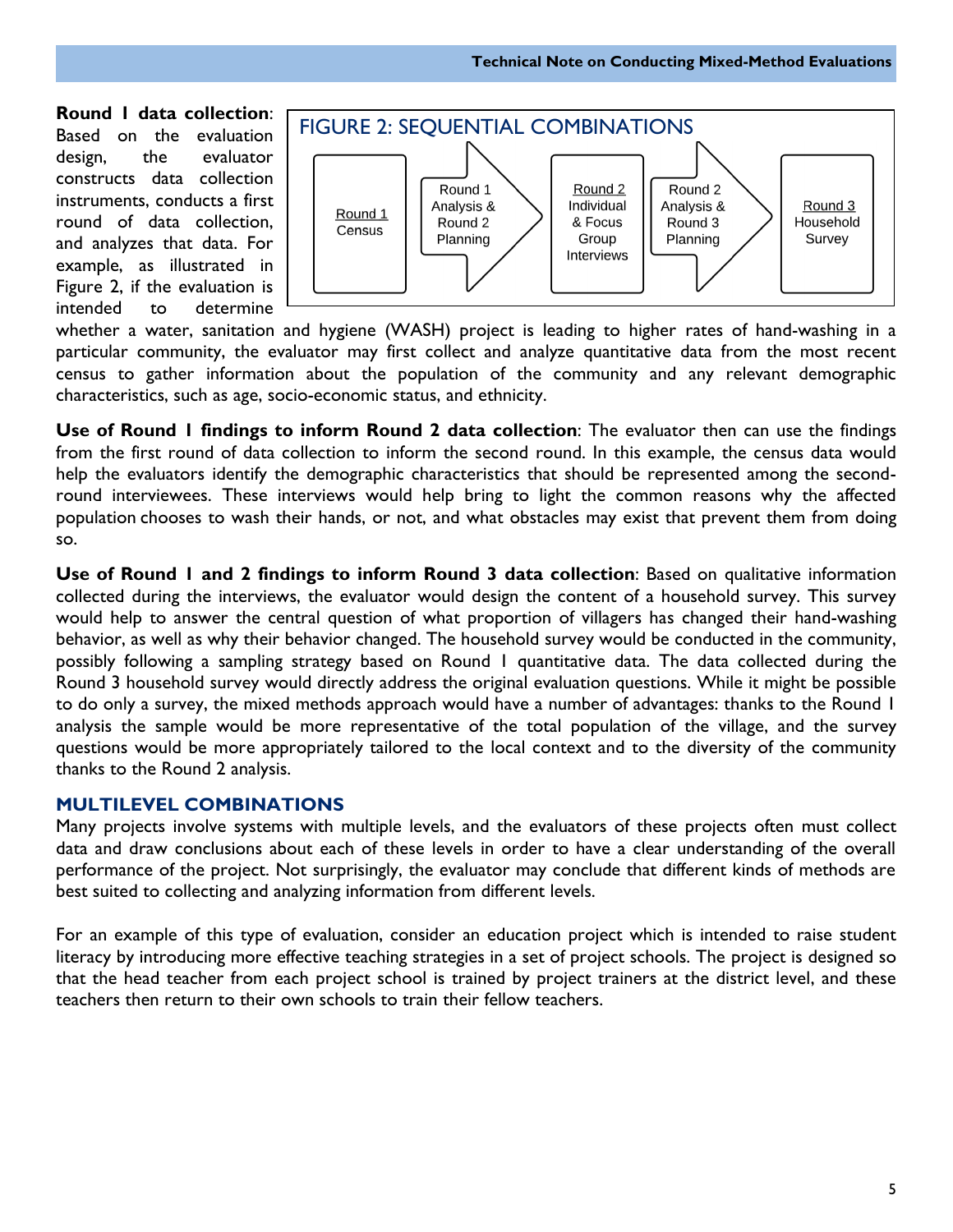To understand whether the project has been effective, the evaluator will need to collect data on student

literacy, likely based on the scores on a standardized test. But to understand *why* the project has been effective or not will also require data from additional levels. As shown in Figure 3, the evaluator may also want to collect attendance data from the trainings that occurred at the district level and conduct indepth and focus group interviews with the project trainers responsible for that training. At the school level, the same type of data could be collected from both the teachers who received the district training, and from those other teachers who received the trainings in their own schools. The evaluator may also conduct structured observations of classrooms in project schools in order to see firsthand whether teachers are using the literacy



techniques promoted by the trainings. Incorporating different types of data at these different levels provides the evaluator with a more complete, holistic understanding of how the project operates and how it achieved, or did not achieve, its goals.

Multi-level mixed-method evaluations can be combined with either parallel or sequential processes, or a combination of the two, depending on the levels of the project and the purpose of the evaluation. In the example above, there is a parallel process embedded in the multi-level design. However, integrating different types of data at different levels like this does make the overall evaluation design more complex, and requires additional planning, coordination, and management of the evaluation to make sure that all the data collected are analyzed and incorporated into the final report. While much of this responsibility necessarily falls to the evaluators, the implication for managers is that they must provide careful oversight of this complex evaluation process to ensure that the efforts are timely and well-coordinated, and carried out within time and budget constraints. Thus, from the manager's point of view there is a trade-off between the quality of these mixedmethod evaluations in terms of accuracy and completeness, and the time and resource costs necessary to carry them out.

#### INTEGRATING MULTIPLE METHODS INTO THE EVALUATION

In order to get the most out of a mixed-method evaluation, the evaluation manager and the evaluator must consider carefully what purpose each method is intended to fulfill, and how they will be combined, at each stage of the evaluation, to most efficiently and effectively accomplish these purposes.

#### **PLANNING THE EVALUATION**

In order to conduct a successful mixed-method evaluation, the evaluator must start at the planning stage. At this point, the evaluator or evaluation manager must decide which methods to use and how to combine them. These decisions will be based primarily on the purpose of the evaluation and the key evaluation questions, but evaluation managers must also take into account factors such as time and cost.

When drafting the evaluation SOW (Scope of Work), the evaluation manager must first decide which questions need to be answered and how rigorous the evaluation needs to be. If the evaluation is intended to estimate impact that can be attributed to a specific intervention, then the evaluation will include some kind of experimental or quasi-experimental design which typically includes a control or comparison group. This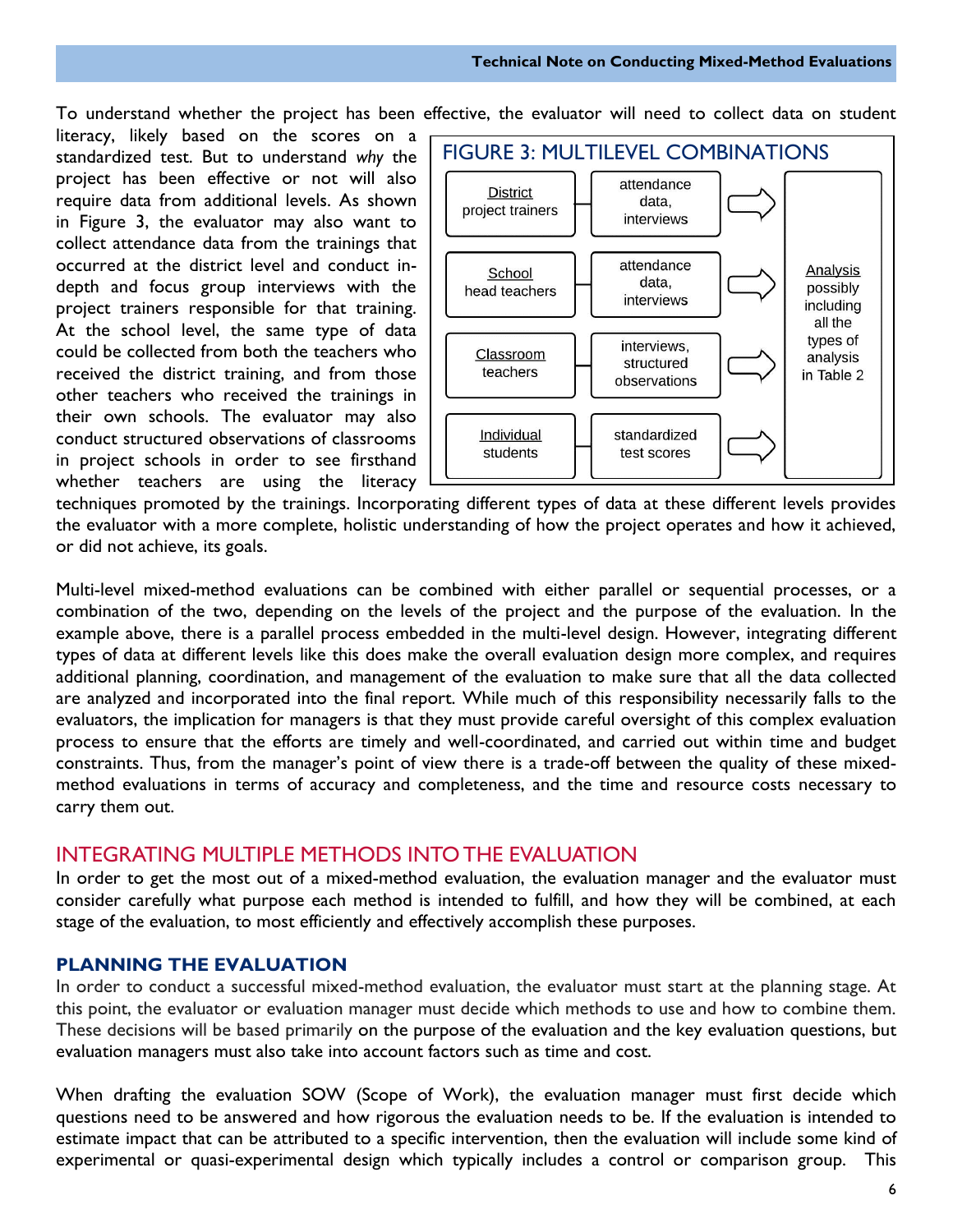decision must be made at the planning stage of the project so the project design and management will allow for this kind of evaluation design. If the evaluation is intended to answers questions more oriented toward project management, then non-experimental designs likely will be sufficient. In cases in which an evaluation needs to answer both attribution-related and other types of questions, the evaluation manager may choose an evaluation that incorporates aspects of both experimental (or quasi-experimental) and non-experimental designs. If at the planning stage the managers decide that the evaluation requires mixed-methods, they need to be aware that it will require careful management throughout the evaluation to ensure they accomplish their dual purposes.

To see how combining these kinds of methods, or evaluation designs, can strengthen an evaluation, imagine a project that aims to increase farmers' income by training them in improved farming techniques. The project design stipulates treatment and control groups in order to allow an evaluation to measure the contribution of the project to increased farmer income. In this case, the evaluation manager might decide on a quasiexperimental design with a treatment group, who receive the training, and a control group, who do not. At the same time, the evaluation also may aim to determine whether the project was implemented according to its original design, and this part of the evaluation may rely on a non-experimental design, focusing on a description of project operations, to fulfill this aim. The quasi-experimental component of the evaluation may

reveal no significant difference in income between farmers in the treatment group and those in the control group, which would indicate that the project had no impact. Some stakeholders may also conclude from this finding that training projects of this kind do not increase farmer's incomes. At the same time, the results of the non-experimental component of the evaluation may reveal that only a small number of farmers in the treatment group actually received the intended training, or that they all did receive the training and then shared the improved farming techniques with the farmers in the control group. In either case, this additional information would help to explain the findings of the quasi-experimental part of the evaluation: it is possible that training of this type can lead to increases in farmers' income, but because of faulty implementation, it is impossible to know for sure from this evaluation.

Once the evaluation team has finalized the overall evaluation design, the next step is to plan for data collection. In some cases, the evaluator may choose to begin using multiple data collection

#### CHOOSING THE RIGHT EVALUATION TEAM

Mixed-method evaluations require specialists with different kinds of skills. Even if an evaluator can construct a statistical regression model, this does not mean that the same person will be able to conduct a structured observation or effectively facilitate a focus group interview. It is important to consider during the planning stage what kind of skills will be needed in order to conduct each aspect of the evaluation successfully, and then to select team members accordingly.

methods even during the planning stage, to help design tools or methodologies that then will be used during the data collection or data analysis stages of the overall evaluation. This use of mixed methods follows the sequential pattern of combining methods described above. A review of relevant literature and secondary data is one method commonly employed at the planning stage. Stakeholder consultations, also a common part of the planning stage, can take the form of individual and focus group interviews. The evaluator also could decide to conduct a mini-survey of some of the stakeholders to quickly get data from a larger group of people than is possible with in-depth interviews. The range of methods selected during the planning stage will depend in part on what data is already available.

For example, if the data the evaluator needs are available for the whole population in secondary data sources, such as government statistics, then there may be no reason to do a mini-survey. Alternatively, it may be beneficial to conduct focus group interviews with certain groups of stakeholders, but there may not be enough time before the start of the evaluation to do so. The evaluation manager must think carefully about the information needed to plan the rest of the evaluation, how these different methods would contribute to this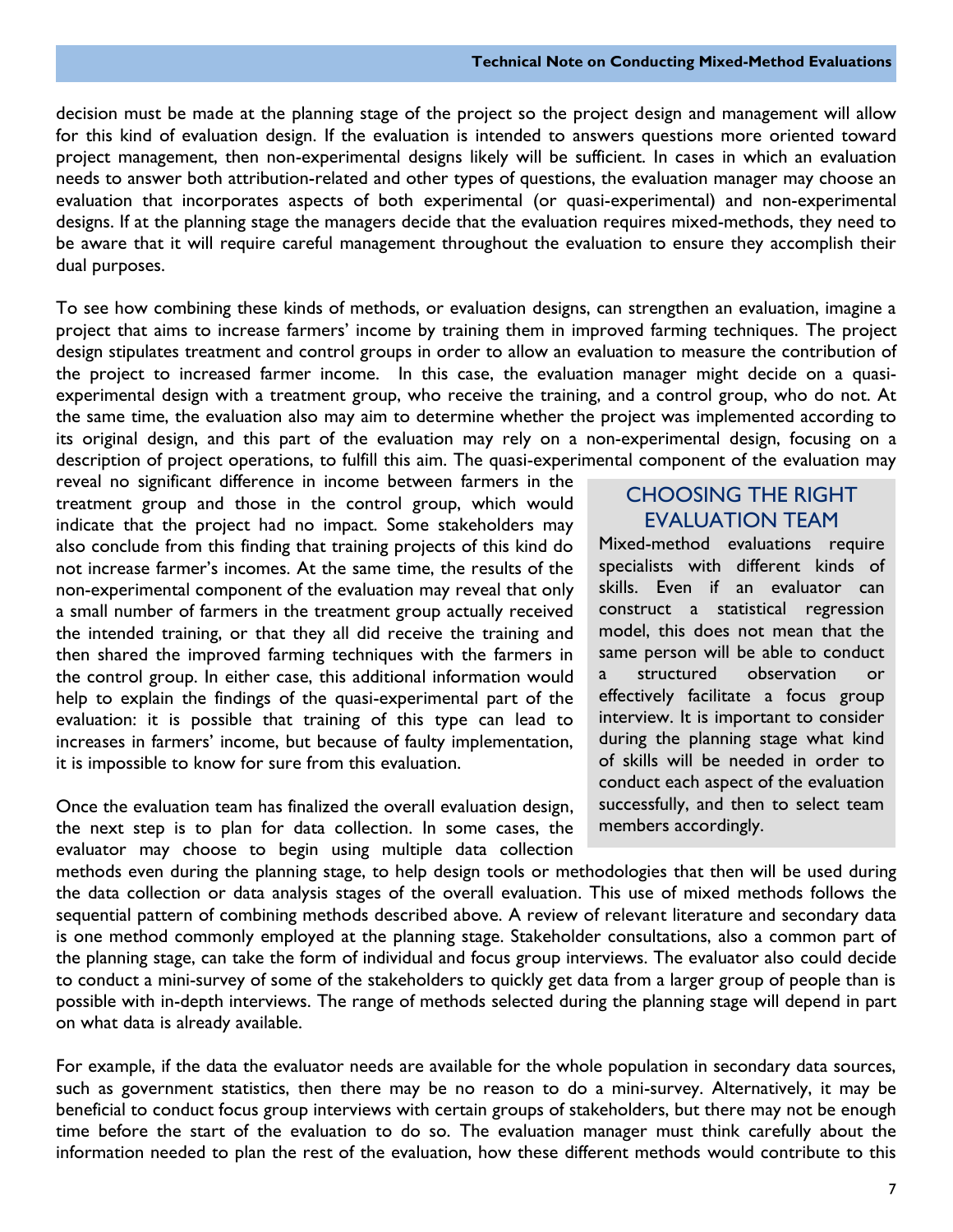planning, and how best to spend the resources available for the evaluation. Using a mix of methods at the planning stage can greatly strengthen evaluations, and if appropriate, the evaluation manager should include guidance for their use at this stage in the evaluation SOW.

Whether a mix of methods is applied during the planning stage or not, planning for mixed-method evaluation still requires the evaluation manager to approve the methods to be used, including data collection tools, data sources, sampling strategies, data management, analysis techniques, reporting techniques, and how these different pieces of the different methods will be woven together into a coherent mixed-method design that meets all the requirements of the evaluation. One tool that can be helpful during the planning stage is an evaluation design matrix like the one in Table 1. Such a matrix, completed by the evaluation team as part of the planning process, can assure the evaluation manager that the team has considered what it needs to do to answer the evaluation questions, and has a plan for carrying out those tasks.

#### **SELECTING THE APPROPRIATE MIX OF METHODS: A HYPOTHETICAL EXAMPLE**

This section presents an example of how multiple methods can be applied in the context of a mid-term evaluation of a multi-year gender equity project. The project goals are to increase the number of women who graduate from secondary school. The project attempts to achieve these goals by combining scholarships and mentoring provided by the host government's Ministry of Education (MoE) with support and training from the project staff.

The evaluation questions ask:

- (1) Has the project been successful in meeting its targets for number of scholarships distributed and number of mentors connected with scholarship recipients?
- (2) In the targeted secondary schools, did the project increase the number of female graduates?
- (3) What changes could be made to the project to increase its effectiveness?

| Q#                      | <b>Data collection</b><br>method | <b>Data collection</b><br>instrument | <b>Sample questions on</b><br>the instrument          | <b>Data source</b>                                                                        |
|-------------------------|----------------------------------|--------------------------------------|-------------------------------------------------------|-------------------------------------------------------------------------------------------|
|                         | Desk review                      | Annotated<br>bibliography            | NA                                                    | Project managers                                                                          |
|                         | Data quality<br>review           | Checklists, project<br>reports       | <b>NA</b>                                             | Project staff                                                                             |
| $\overline{2}$          | Review of School<br>statistics   | School data form                     | Enrollment records by<br>year, grade, and gender      | Project staff, government officials,<br>school administrators                             |
| $\mathbf{2}$            | Semi-structured<br>interview     | Interview protocol                   | What are the reasons you<br>stayed in or left school? | Students, teachers, mentors                                                               |
| $\mathbf{2}$            | Focus group<br>interview         | Focus group protocol                 | How do you decide whom<br>to send to school?          | Parents                                                                                   |
| 3                       | Semi-structured<br>interview     | Interview protocol                   | What worked? What did<br>not work?                    | Project staff, government staff, school<br>administrators, students, teachers,<br>mentors |
| $\overline{\mathbf{3}}$ | Focus group<br>interview         | Focus group protocol                 | What worked? What did<br>not work?                    | Students, teachers, parents, mentors                                                      |
| 3                       | Survey                           | Survey instrument                    | Did the project receive<br>enough money?              | Project staff, government staff, school<br>administrators, Students, teachers,<br>mentors |

#### TABLE 1: SAMPLE MIXED-METHOD EVALUATION DESIGN MATRIX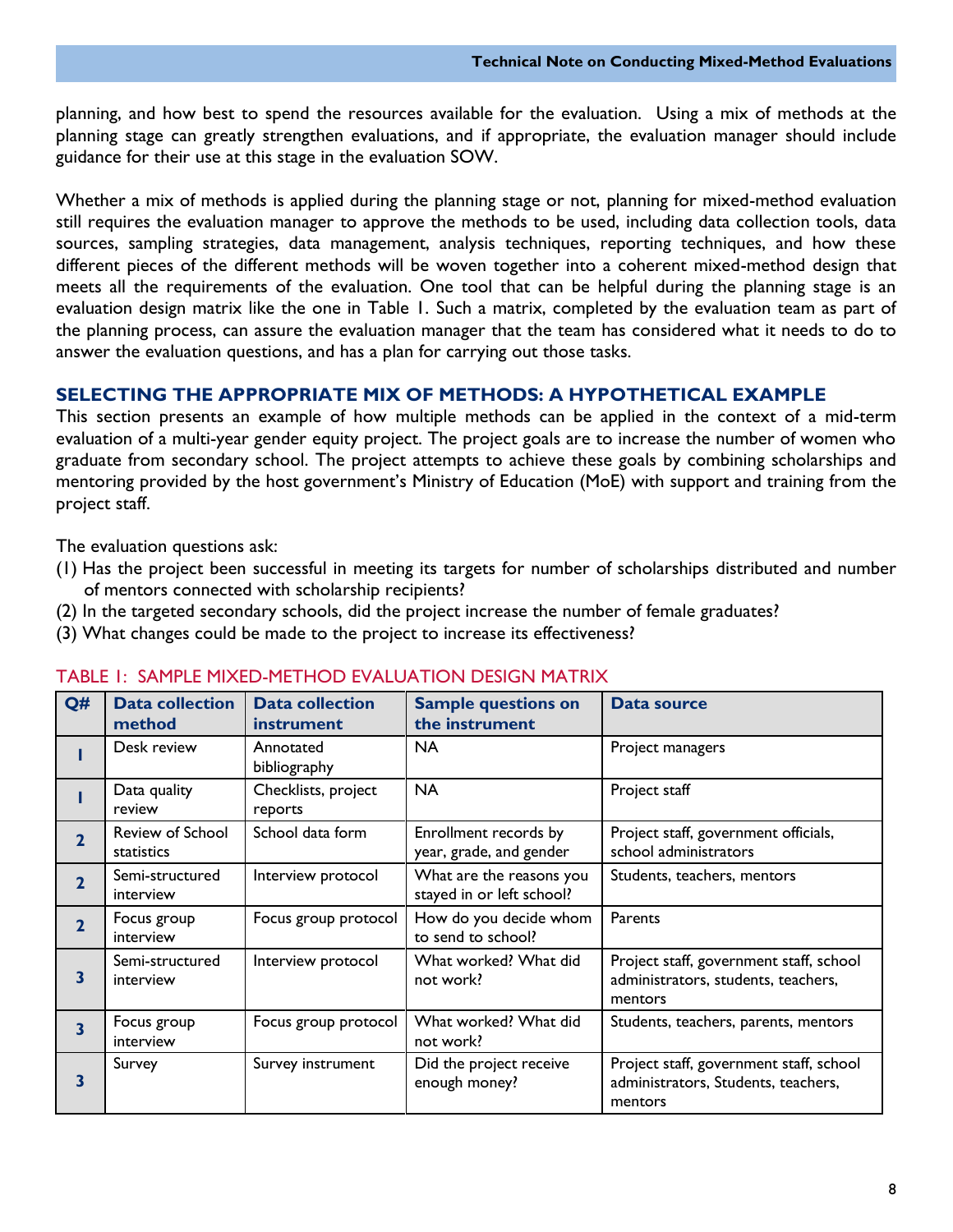The first question deals with contractual targets, while the second aims to test the primary theory of the project-namely that scholarships and mentoring for girls leads to increases in female secondary student graduation rates. The third question asks evaluators to determine where there are weaknesses in the project and suggest ways to strengthen them. Answering these three questions will require multiple research methods. By first examining each question individually, the evaluator will then be able to choose methods to collect all the data necessary to answer all of the questions.

To answer the first question, a document review of quarterly and annual reports could establish the up-to-date numbers of scholarships granted and of mentors trained. These could be cross-checked through examinations of project records at multiple sites, including at government offices, at the project head office and field offices, and at target schools. The quality of the management information system and monitoring processes is a central concern when answering this type of question.

To answer the second question, the evaluation manager must decide how rigorous the research should be, given time, resources, and conditions in the field. If available, multi-year enrollment records for a sample of the targeted schools from before and during the project could be collected using student records. These data could then be compared to relevant regional and national trends, or to a more systematically identified comparison group in an impact evaluation design to more confidently address attribution of outcome changes to the project. Evaluators also could conduct interviews with students, teachers, and parents to triangulate the findings from the project reports, and also to see if any other factors influenced decisions about schooling for girls. A deeper level of analysis would examine the retention and graduation data for the entire school population—scholarship and non-scholarship students—and compare them. Non-scholarship recipients and their families could also be interviewed.

To answer the third question, evaluators must determine among all the stakeholders involved with the project who should be consulted. Evaluators likely would conduct semi-structured interviews with key project staff, teachers, mentors, students, and their parents. A survey tool could be developed as well and

#### TAKING INTO ACCOUNT PRACTICAL CONSTRAINTS

In many cases, the ideal mix of methods will not be possible, either due to constraints on the evaluation itself, such as limited time or funding, or due to contextual factors, such as a challenging geographic or political environment. All evaluations must deal with these types of constraints, but they are especially relevant in deciding among different methods and ways to integrate them into a mixed-method design. In some cases a mixed-method approach can help overcome some of these obstacles. For example, if the evaluation ideally would include a large-scale household survey, but this method is too costly or time-consuming, an analysis of existing census data could be used to select a small purposive sample of informants to interview that included members of all the relevant social groups. Or if a certain portion of the population of interest is inaccessible due to security concerns, statistical matching techniques based on secondary data can be used to identify a similar, alternative group to include in the evaluation sample.

administered to select groups of beneficiaries to rate multiple aspects of the project.

After examining the questions, it is apparent that either a parallel or multi-level approach can work. The questions could be investigated separately but simultaneously, and then the findings compared in the analysis stage. All three questions, however, share some common populations and sites, and so it is likely more efficient in this case to use a multi-level design. The mix of different tools that would be used in this evaluation model—project statistics, school data forms, semi-structured interviews for four different populations, focus group protocols, and a survey—would be influenced by the location and population of the different research sites, in this case sites at the federal and state government, schools, and households.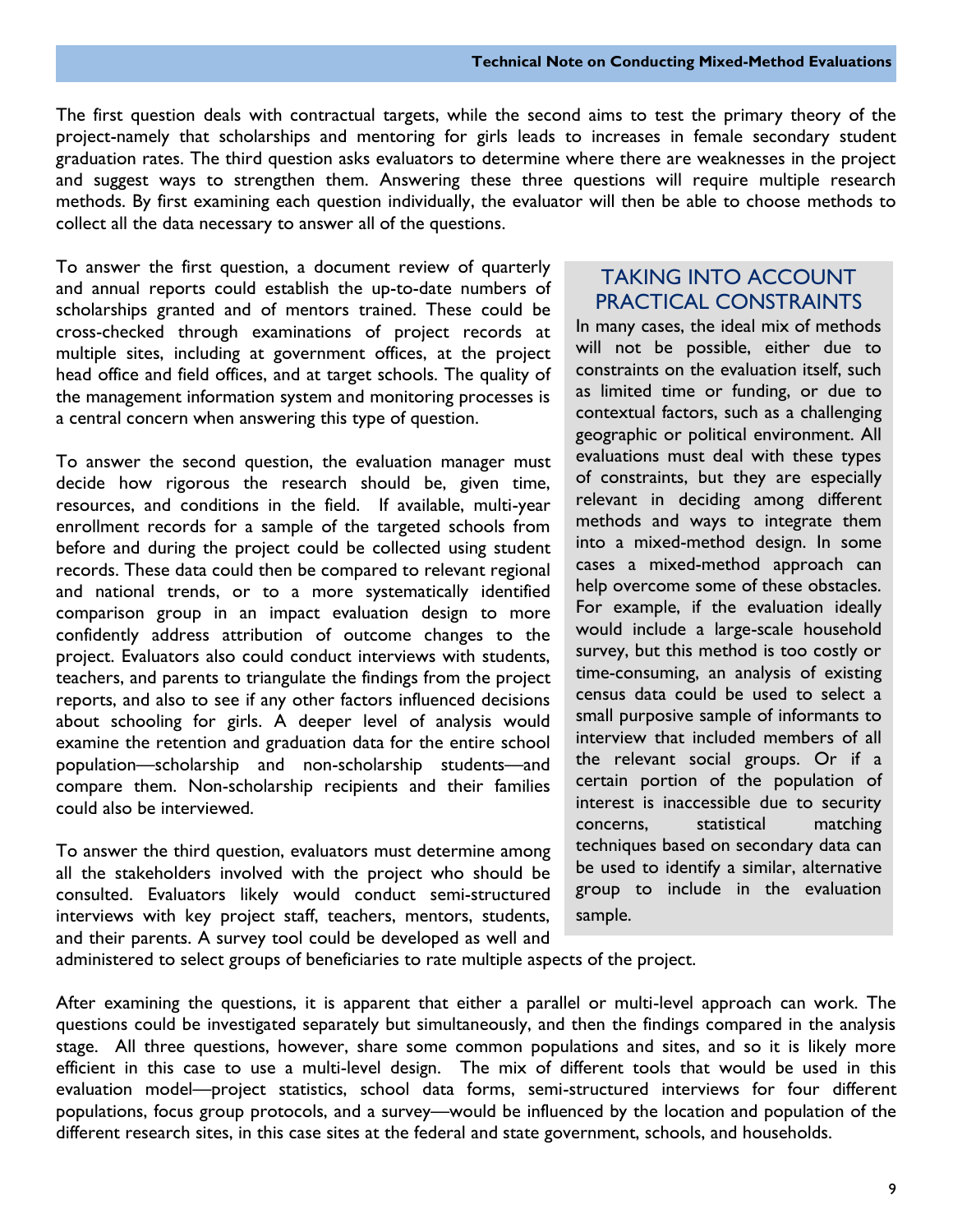#### **DATA COLLECTION**

Having designed the evaluation and identified data needs and sources, the next step is to carry out the data collection strategy. Mixed-method designs usually require multiple data collection methods to accommodate the different kinds of data needed to carry them out. This can be complex, time-consuming, and costly. However, with careful planning, it may be possible to design data collection instruments and sampling methodologies so that different kinds of data can be collected with a relatively small additional investment of time and other resources.

For example, if an evaluation of an education project requires the evaluator to administer a short, standardized test to a sample of students in project schools, it might be possible to add a small number of closed-ended or open-ended survey questions to the end of the test, asking, for example, what the student had for breakfast that morning, so the evaluation also could examine how student nutrition affected educational outcomes. The evaluator could also coordinate with school officials to schedule a number of classroom observations, a focus group interview with teachers from the school, and an in-depth interview with the principal, all on the same day. In this way, several different types of data can be collected in only one visit, minimizing the disruption to the students and teachers, as well as travel time and transportation costs. Another example is a household survey which, in addition to asking questions of family members, also instructs enumerators to observe and note characteristics such as the building materials the house is made of,



© Photo by Amer Sawalha

multiple data analysis methods in order to determine and understand key findings. There are several different general techniques to analyze data from mixed-method approaches, including parallel analysis, sequential analysis, and multilevel analysis, corresponding to the patterns of combining methods described above, as well as conversion analysis and data synthesis. Table 2 briefly describes these different analysis techniques and the situations in which each method is best applied. More specific data analysis techniques, such as key word coding or theme analysis for qualitative data, and cross-tabulations or regression modeling for quantitative data, can also be used within the framework of any of these more general data analysis techniques. As with all evaluations, the choice of analytical techniques depends on the purpose of the evaluation and the type of data involved, as well as time and resources available.

which often correlates with family wealth. With some forethought and creativity, data collection instruments can be systematically integrated to help capture a broad range of data effectively and efficiently.

#### **DATA ANALYSIS**

It is important to design the data analysis strategy before the actual data collection begins because the way that the data will be analyzed and used can affect both the choice and the order of data collection methods. Analyzing data collected from a mixture of methods is often more complicated than analyzing the data derived from one method, as the evaluator must integrate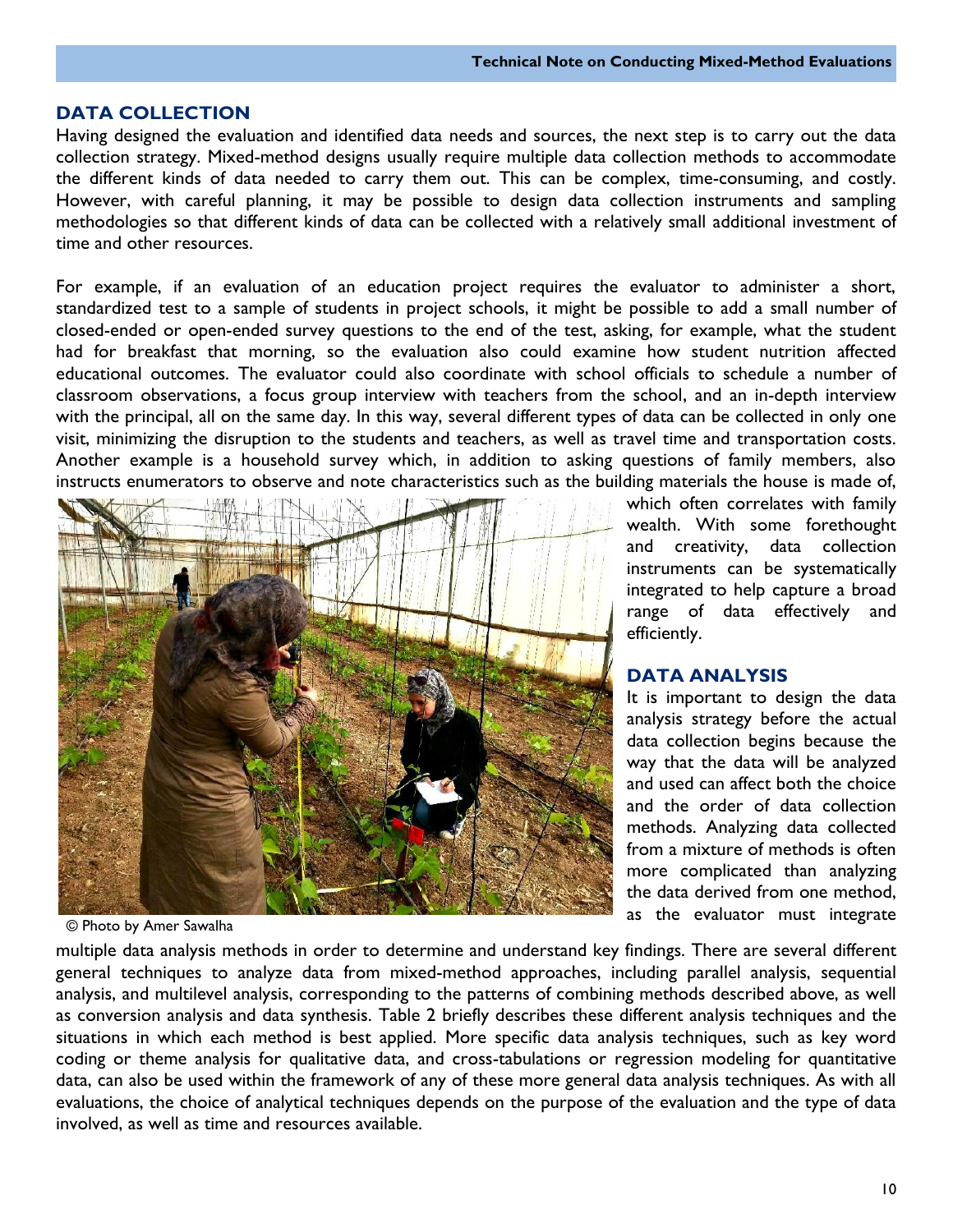#### **When Findings Do Not Converge**

In cases where mixed-method evaluations employ triangulation, it is not unusual that findings from the separate analysis of each data set do not converge to support the same conclusions. If this occurs, the evaluator must try to resolve the conflict among divergent findings. This is not a disaster. Often this kind of situation can present an opportunity to generate more nuanced explanations and important additional findings that are of great value.

One method to use when findings from different methods diverge is to carefully re-examine the raw qualitative data through a second and more in-depth content analysis. This step is taken to determine if there were any factors or issues that were missed when these data were first being organized for analysis. The results of this third layer of analysis can produce a deeper understanding of the data, and can then be used to generate new interpretations. In some cases, other factors external to the project might be discovered through contextual analysis of economic, social, or political conditions or an analysis of operations and interventions across project sites.

Another approach is to reanalyze all of the disaggregated data in each data set separately, by characteristics of the respondents as appropriate to the study, such as age, gender, educational background, socio-economic status, or locale of respondents. The results of this analysis may yield other information that can help to resolve the divergence of findings. This further analysis will provide additional explanations for the variances in findings. While most evaluators build this type of disaggregation into the analysis of the data during the design phase of the evaluation, it is worth reexamining patterns from disaggregated data.

Sometimes data quality issues, such as the validity of secondary data sources or possible errors in survey data from incomplete recording or incorrect coding of responses can cause dissonance in results. If the evaluators are still at the project site, it is possible to resolve data quality issues with limited follow-up data collection by, for example, conducting in-depth interviews with key informants.

The data analysis approaches noted above underscore the need for USAID evaluation managers to plan adequate time and resources for data analysis in evaluation SOWs, as it is a critical component of any evaluation, and perhaps even more so in one using a mixed methods approach.

#### **Dealing with Divergent Findings: An Example of Triangulation**

Imagine an evaluation to assess the impact of a school feeding project on school attendance rates. School records showed that daily enrolment had increased by ten to fifteen percent after the school feeding project began. A review of records from other local schools without the feeding project did not find any similar increase. A household survey before and after the project detected only a much smaller increase. Interviews with key informants provided different opinions. NGOs involved with the project, or who ran other school feeding projects, reported the project had been successful, whereas several other informants said that the school might deliberately over-report the increase to convince sponsors to continue the feeding project. How would triangulation be used to obtain the best estimate on the basis of this conflicting information?

First, the evaluators responsible for managing each kind of data collection would meet to explore possible explanations for the differences and to understand any possible sources of bias in the data. How reliable are attendance records? Does someone check names each day while the students are there, or does the teacher try to recall at some later point in the day after the students have gone home? Is there any reason why schools would intentionally inflate the number of children attending? When is attendance recorded? If it is at the start of the day, might some children just come for the breakfast and then leave – but be reported as attending? Are there any reasons that parents might misreport the number of their children attending school? Might key informants have any reason to over- or under-estimate the effects of the school feeding project?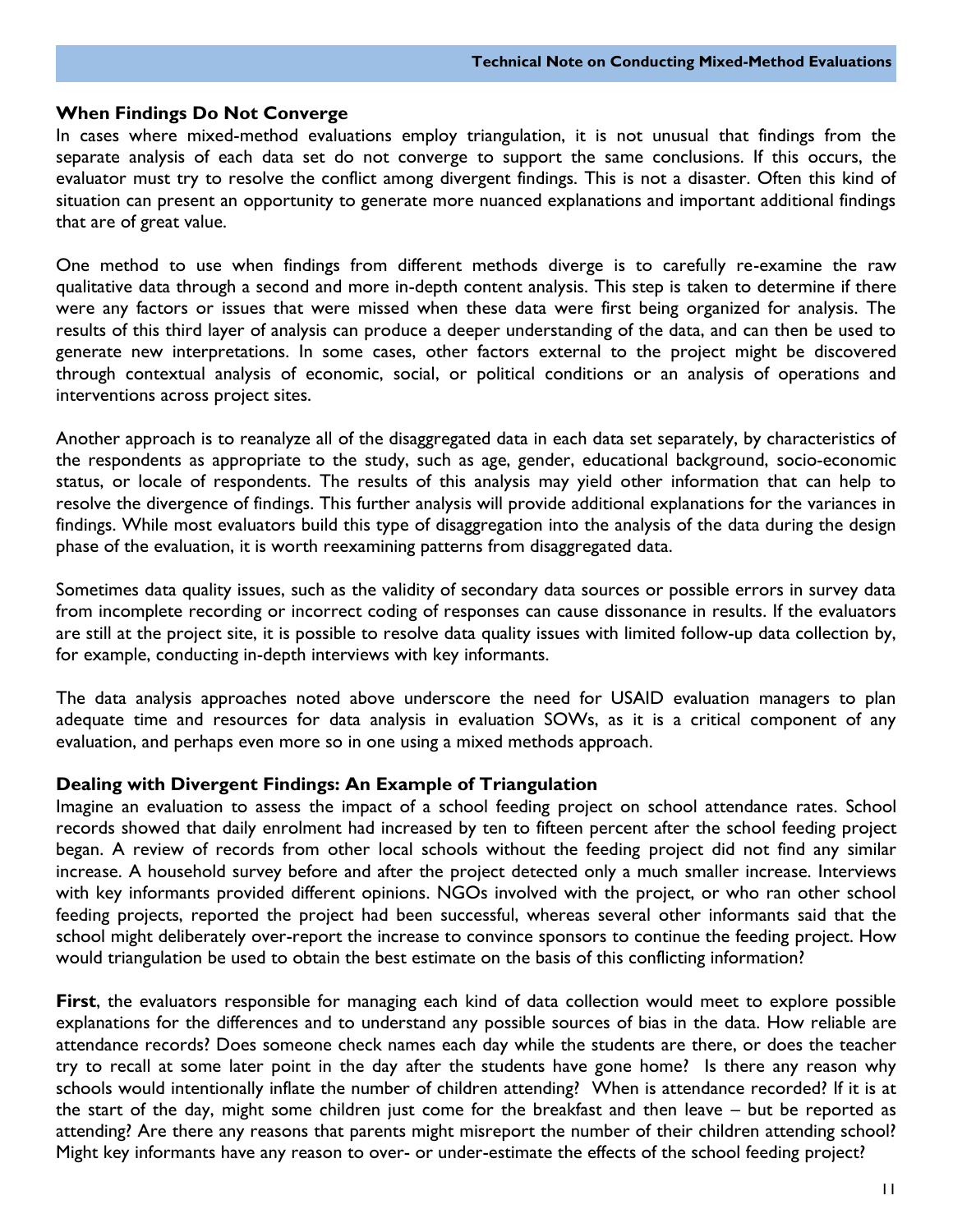**Second**, if this discussion does not fully explain the differences, as it probably would not in this case, the evaluators might agree on the additional kinds of data that would help clarify the situation and which would be feasible to collect. The most obvious approach would be to examine in more detail the school attendance records to address the questions mentioned above.

**Third**, a return to the field would be organized (where feasible). When revisiting the schools, the evaluators also would compare the attendance records with the number of children in the classroom after the breakfast had ended. They also might identify some of the children who were not in school but whose parents had reported in the survey that they attended regularly. Some of the families might then be revisited to check on the consistency between parents' reports of attendance and actual school attendance. They would then conduct informal interviews to try to understand reasons for the discrepancies.

These follow-up returns to the field are extremely valuable, but they can only take place if time and resources have been budgeted in advance. Consequently, it is recommended that, the evaluation budget should include time and money for this purpose as these kinds of inconsistencies are very commonly detected during data analysis.

#### **REPORTING**

Through the use of mixed-method evaluations, findings and conclusions can be enriched and strengthened. Yet there is a tendency to underuse, or even not to use, all the data collected for the evaluation. Evaluators can rely too heavily on one particular data source if it generates easily digestible and understandable information for a project manager. For example, in too many cases quantitative data that can be presented easily in graphs or tables are emphasized, whereas possibly more important but harder to present data generated from qualitative methods are insufficiently analyzed and reported. Evaluation reports should strive for interesting graphical presentations of findings from qualitative data as well.

One way to prevent underutilization of findings is to write a statement of work that provides the evaluator sufficient time to analyze the data sets from each method employed, and hence to develop valid findings, explanations, and strong conclusions that a project manager can use with confidence. Additionally, statements of work for evaluation should require evidence of, and reporting on, the analysis of data sets from *each*  method that was used to collect data, or methodological justification for not having included analyses from any data sources used.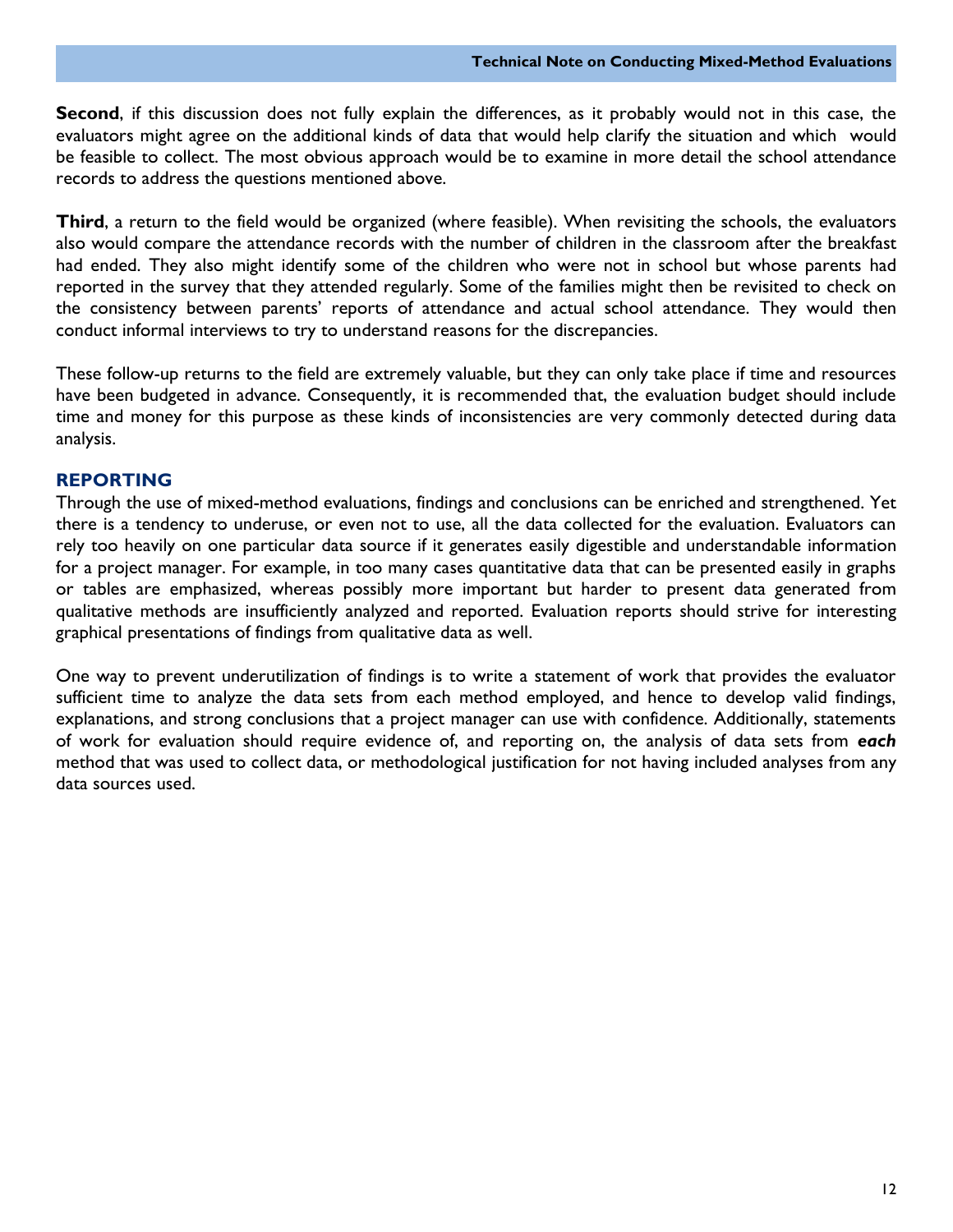| <b>Type</b>                     | <b>Analysis Technique</b>                                                                                                                                                                                                                                                                                                                                                                                                                                                                                                                                                                                                                                                                                                                                          | <b>Analytical Output</b>                                                                                                                                                                                                                                                                                                                                                                                                                                                                                                                                          |
|---------------------------------|--------------------------------------------------------------------------------------------------------------------------------------------------------------------------------------------------------------------------------------------------------------------------------------------------------------------------------------------------------------------------------------------------------------------------------------------------------------------------------------------------------------------------------------------------------------------------------------------------------------------------------------------------------------------------------------------------------------------------------------------------------------------|-------------------------------------------------------------------------------------------------------------------------------------------------------------------------------------------------------------------------------------------------------------------------------------------------------------------------------------------------------------------------------------------------------------------------------------------------------------------------------------------------------------------------------------------------------------------|
| <b>Parallel</b>                 | Two or more data sets collected using a mix of methods<br>(quantitative and qualitative) are analyzed separately. The<br>findings are then combined or integrated.                                                                                                                                                                                                                                                                                                                                                                                                                                                                                                                                                                                                 | Triangulating designs to look for convergence<br>of findings when the strength of the findings<br>and conclusions is critical, or to use analysis<br>qualitative<br>data to yield<br>of<br>deeper<br>explanations of findings from quantitative data<br>analysis.                                                                                                                                                                                                                                                                                                 |
| <b>Conversion</b>               | Two types of data are generated from one data source<br>beginning with the form (quantitative or qualitative) of<br>the original data source that was collected. Then the data<br>are converted into either numerical or narrative data. A<br>common example is the transformation of qualitative<br>narrative data into numerical data for statistical analysis<br>(e.g., on the simplest level, frequency counts of certain<br>responses).                                                                                                                                                                                                                                                                                                                       | Extending the findings of one data set, say,<br>quantitative, to generate additional findings<br>and/or to compare and potentially strengthen<br>the findings generated from a complimentary<br>set of, say, qualitative data.                                                                                                                                                                                                                                                                                                                                    |
| <b>Sequential</b>               | A chronological analysis of two or more data sets<br>(quantitative and qualitative) where the results of the<br>analysis from the first data set are used to inform the<br>analysis of the second data set. The type of analysis<br>conducted on the second data set is dependent on the<br>outcome of the first data set.                                                                                                                                                                                                                                                                                                                                                                                                                                         | Testing hypotheses generated from the<br>analysis of the first data set.                                                                                                                                                                                                                                                                                                                                                                                                                                                                                          |
| <b>Multilevel</b>               | Qualitative and quantitative techniques are used at<br>different levels of aggregation within a study from at least<br>two data sources to answer interrelated evaluation<br>questions. One type of analysis (qualitative) is used at<br>one level (e.g., patient) and another type of analysis<br>(quantitative) is used in at least one other level (e.g.,<br>nurse).                                                                                                                                                                                                                                                                                                                                                                                            | Evaluating cases where organizational units<br>for study are nested (e.g., patient, nurse,<br>doctor, hospital, hospital administrator in an<br>evaluation to understand the quality of<br>patient treatment).                                                                                                                                                                                                                                                                                                                                                    |
| <b>Data</b><br><b>Synthesis</b> | A multi-step analytical process in which: 1) a rating of<br>project effectiveness using the analysis of each data set is<br>conducted (e.g., large positive effect, small positive effect,<br>no discernible effect, small negative effect, large negative<br>effect; 2) quality of evidence assessments are conducted<br>for each data set using "criteria of worth" to rate the<br>quality and validity of each data set gathered; 3) using the<br>ratings collected under the first two steps, develop an<br>aggregated equation for each outcome<br>under<br>consideration to assess the overall strength and validity<br>of each finding; and 4) average outcome-wise<br>effectiveness estimates to produce one overall project-<br>wise effectiveness index. | Providing a bottom-line measure in cases<br>where the evaluation purpose is to provide a<br>summative project-wise conclusion when<br>findings from mixed-method evaluations using<br>a triangulation strategy do not converge and<br>appear to be irresolvable, yet a defensible<br>conclusion is needed to make a firm project<br>decision.<br>Note: there may still be some divergence in<br>the evaluation findings from mixed data sets<br>that the evaluator can still attempt to resolve<br>and/or explore to further enrich the analysis<br>and findings. |

#### TABLE 2: TECHNIQUES FOR ANALYZING MIXED-METHOD DATA<sup>1</sup>

 $\overline{a}$ 

<sup>1</sup> See Teddlie and Tashakkori (2009) and Mark, Feller and Button (1997) for examples and further explanations of parallel data analysis. See Teddlie and Tashakkori (2009) on conversion, sequential, multilevel, and fully integrated mixed methods data analysis; and McConney, Rudd and Ayers (2002) for a further discussion of data synthesis analysis.